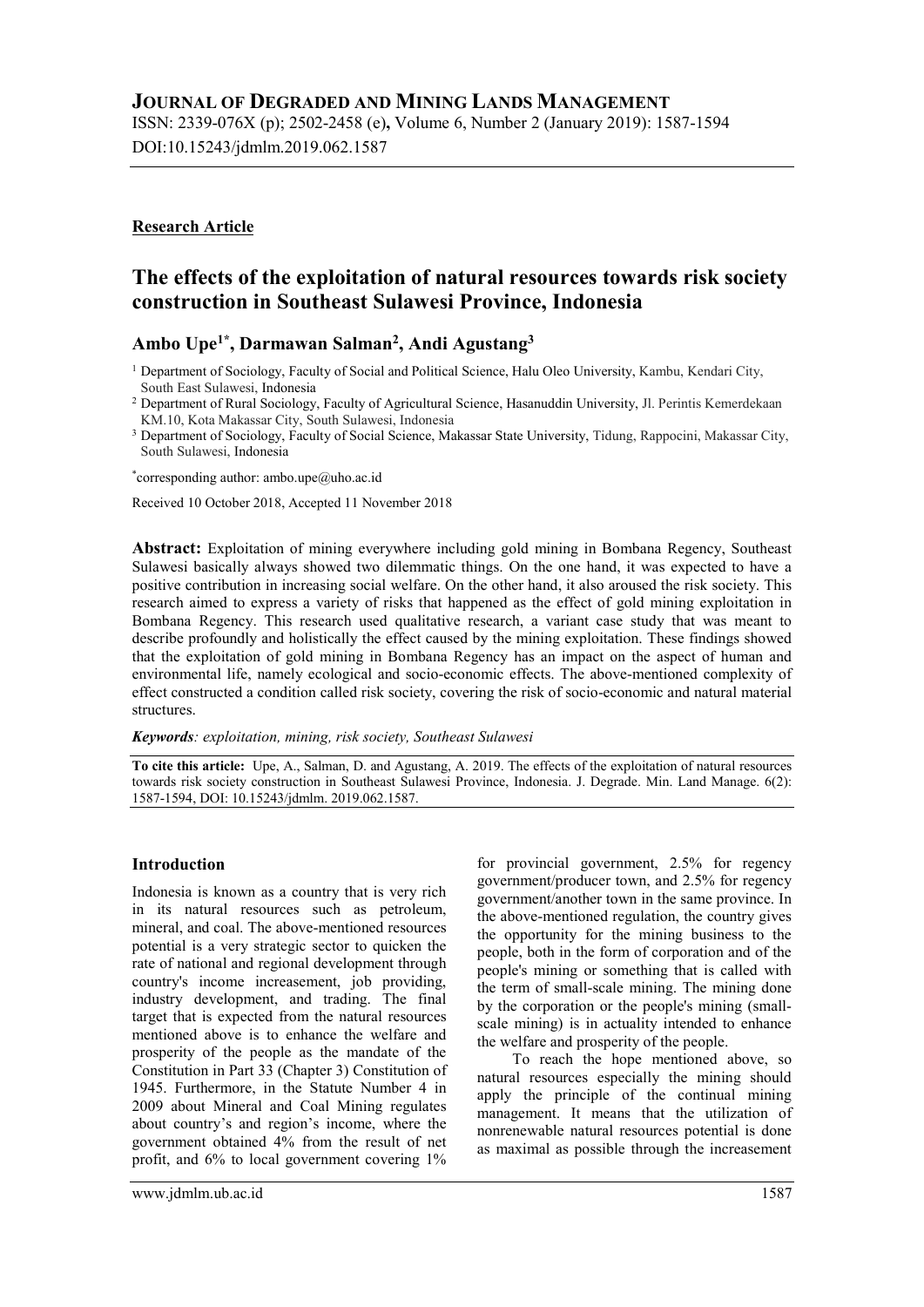of value-added maximally by keeping paying attention to the principles of efficiency, equity, and environmental integrity. It bears the meaning that syinergicity is not only on the stakeholders, but also on the popular natural and social environment with the term of triple bottom line, comprising profit, planet, and people (Elkington, 1997). The spirit of the continual mining management furtherly needs to apply the good mining practice, namely paying heed to some rules like licensing, mining technique, safety and working health, environmental conservation, community development, and various steps of nurturing post-mining.

Ironically, the portrait of mining in Indonesia still puts aside a variety of problems. The fact is that the result of mining expected for national and regional development even gives the benefit to some of the certain parties only, even arouses a variety of risks for the society. Factual mining becomes the trending topic that is discussed a lot in mass media and daily conversation. The practice of mining on fatherland seems to express a variety of their problems aroused. Just consider, the conflict of gold mining in Timika, Papua; that of manganese mining in East Manggarai; that of tin mining in Bangka Belitung; environmental contamination in Buyat Bay, Minahasa, North Sulawesi; and massive damage of living environment because of gas and petroleum in Porong, Sidoarjo, East Java.

The effect of natural resources exploitation also happens in gold mining in Bombana Regency, Southeast Sulawesi Province. Since the location of the gold mining in Bombana Regency was discovered in August in 2008, so at that time, thousands of the miners from outside of Sulawesi Island, like Java, Kalimantan, and Papua came in high numbers to seek the grains of gold in Bombana Regency. Responding to the presence of the above-mentioned miners, the local government opened formally the mining for the people on November 1, 2008. When the activity of gold mining traditionally was opened formally, it was noted that the license holder for mining reached 64 thousands of persons (Kompas.com, March 12, 2009). The miner reaching ten thousands of the persons were spread in Tahi Ite River, Rau-Rau Village, Rarowatu District, Wuwubangka Village, and location of extransmigration of Settlement Unit (SP-8 and SP-9) in North Rarowatu District. The presence of the above mentioned gold miners drastically discloses ecological structure, primarily along the flow of the river. The risk on developmental activity also grows worse when the government closes the mining for the people and leaves it to the company. The presence of the company not only

discloses the river and mountains that are assessed to contain the gold but also marginalizes the local citizens in the vicinity of mining location that is followed with the violent act.

The exploitation of gold mining in Bombana Regency, thus, adds the list of mining problematics in Indonesia. The welfare and prosperity of the people that are expected from mining management even give rise the risk threatening the safety of human and environment. A pile of problematics of the mining that become the trending issue, including gold mining in Bombana Regency increasingly clarifies the effect of the natural resources towards the construction of risk society as meant by Ulrich Beck and Anthony Giddens. Based on the elaboration of the tendency having an increasingly worse risk of the mining exploitation, so in this research intends to describe a variety of effects of exploitation the gold mining in Bombana Regency, Southeast Sulawesi Province.

The term of risk society is a theoretical brand for a sociologist of Germany, Ulrich Beck. In the risk society, the future becomes uncertain. According to Beck, modernity has a dynamics from classical modernity to new one coloured with risk society. In the process of its dynamics, Beck sees any transformations in modernity, in which the central issue of classical modernity is welfare and how the welfare can be distributed fairly, then turns to another side in developed society where the central issue is the risk and how the above-mentioned risk can be prevented, minimized, monitored or arranged (Ritzer, 1997). Therefore, Beck stated that we must have kept being in modern life in new modernity coloured with uncertainty.

In Risk Society: Towards a New Modernity (1992), Beck explained the risk as various possibilities of physical, mental, and social damages caused by process of technology and other processes, like social and political process. Significantly, the risk is closely related with the system, model, and process of change like industrialization, modernization, and development in a society. At least, three conditions are forming a variety of these risks. Firstly, a risk is created in a social system, say, by an institution or organization. Secondly, a significant risk is the direct function of the quality of relation and social process. Thirdly, the primary risk is caused by the significant dependency of the society that gets the risk on an institution or social actors that even is not touched by them.

Such perspective describes that social class is closely related to the risk society. According to Beck (1992), the history of risk distribution seems like wealth, the risk is inherent to the division of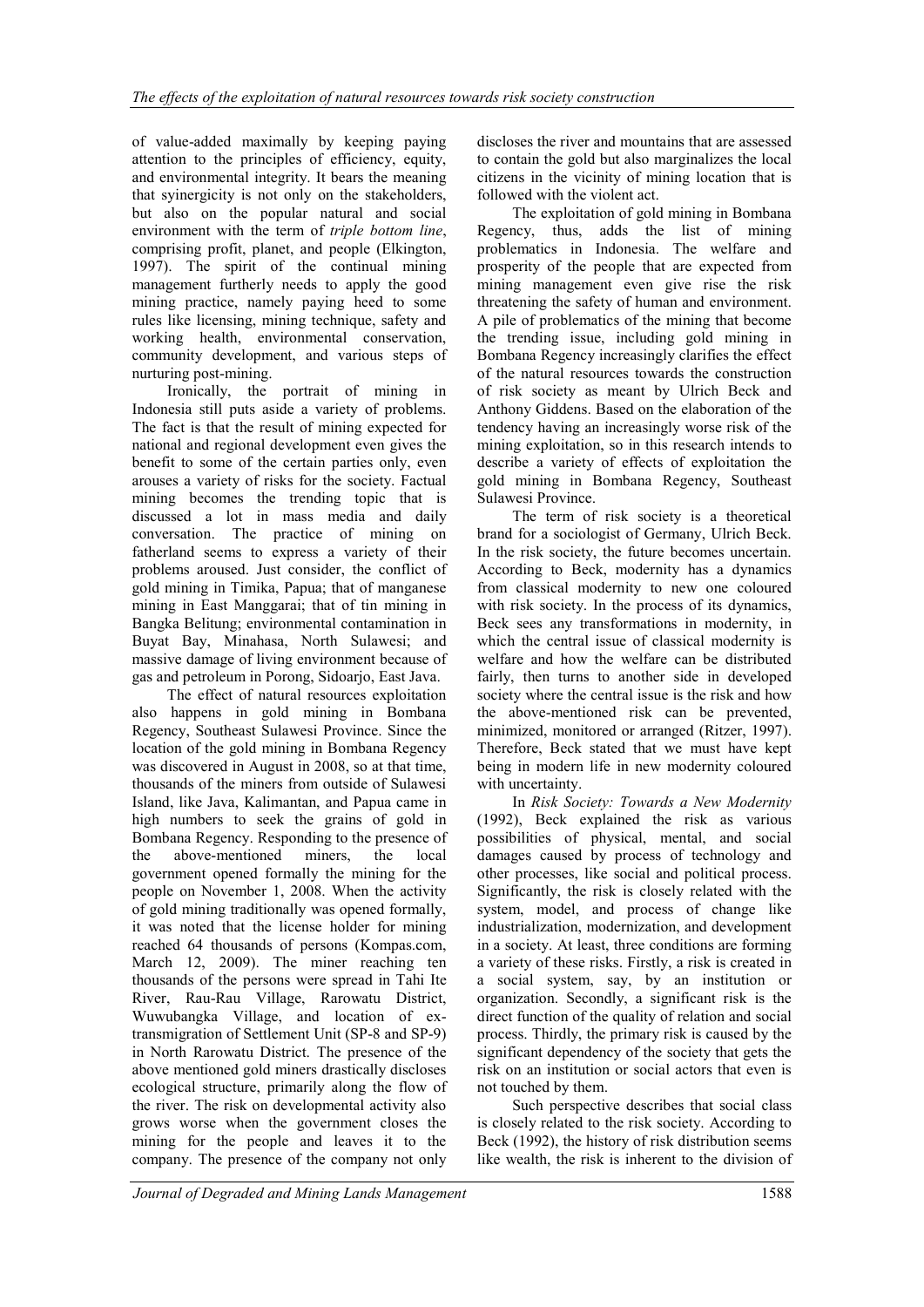class pattern, but it is the reverse. The wealth is accumulated at the top level or the peak (high class), while the risk is accumulated at the bottom level (low class). To a certain extent, the risk turns out that it does not erase the social class, but even strengthens the high-class society. For example, Beck wrote that the poverty accumulates abundant risk. Conversely, wealth is in the form of income, power or education can buy the safety and freedom of risk. Even though the haves class is on a beneficial party and can prevent the risk through its technological capacity, but no one or no rich nation as the risk maker is safe from the risk. In this context, Beck mentions it as "boomerang effect", namely the side effect from the risk can strike back to its maker centre. The agent of modernization itself clearly gets the risk that they make. The above-mentioned condition is in line with the perspective of Featherstone (1990) that the risk mostly is created by the source of wealth in modern society. Specifically, industry and its side effect arouse mainly the dangerous consequence, even deaden for the society as the result of world globalization in totality.

The terminology of risk society is the main theme in the work of Anthony Giddens as well. He differs the risk of a pre-modern environment (traditional) and modern risk. The environmental risk of traditional culture is dominated by the culture of the physical world, while the risk of the modern environment is structured by the human. Giddens (1990) illustrated the modernity risk like the *Juggernaut* riding so fast without control. Juggernaut, Giddens said, will destroy the person opposing it and even if occasionally take a good way, but occasionally, it can also turn to the way that is not imagined before. As a matter of fact, the analogy of *Juggernaut* that is meant by Giddens to explain that the modern mechanism has a much bigger effect than the agent driving it (Mestrovic, 1998). Giddens also assessed modern life as a world that is not controlled with the step, scope, and depth of its change (runaway world) compared with the previous system. For that reason, Giddens stated that modernity is a risk culture. Risk means that the uncertainty as the result of someone's act or the possibility of the danger that cannot be ascertained or the bad result of the action happening beyond individual's will.

Furthermore, Giddens (1990) elaborated five causes of the negative consequences of modernity: (1) Design faults, namely the consequence of modernity comes from a series of human's faults designing the elements of the modern world; (2) Operator failure, a problem is not only on the designer, but also because the failure of operator runs the modern world; (3) Unintended consequences, namely the hidden

effect that is not required because although the system is planned well and is carried out efficiently, but the result of human's activities keep being not able to be forecast fully; (4) New knowledge in the form of concept, theory, and finding does not make the society's life clearer and more apparent, but even changes the nature and winds it to new direction; (5) Differential power and the rules of values among the society and group cause many relativisms and eliminate collective guide to establish and assess social situation.

In the context of mining, exploitation of modern natural resources as the gold mining in Bombana Regency currently has aroused a variety of consequences and risks. Exploitation of mining oriented on the using of modern technology has given the warning that modernity actually has generated a variety of risks. All forms of technology used in the process of mining not only produce the grains of gold but also at the same time the actor of mining as one produces various kinds of risks. Modernization of mining done by the company in actuality is meant to increase the people's welfare, but all of a sudden even causes the risks. The complexity of socio-economic activity to create human's economy through modern technology like produces its own eater.

### Materials and Methods

This research was conducted in Bombana Regency in Southeast Sulawesi on the consideration that in the mentioned above region has been taking place the exploitation of gold mining since 2008 and has aroused various effects, covering ecological and socio-economic effects. To deepen a variety of effects aroused from the exploitation of mining, so in this research was used qualitative research through a strategy of the case study. The using of the case study was meant to describe deeply and holistically some effects generated by the mining exploitation. The case study according to Yin (2013) is a kind of research in which it is studying to a case both individual and group done intensively, deeply, and comprehensively in which the statement that is built does not give rise to a generalization, but rather on the meaning comprehension.

As the effort of getting data holistically and integratively to answer the research question, it is required a set of primary data in the form of production and reproduction of discourse and secondary data used to describe the gold mining in Bombana Regency in the form of Regional Regulations of Bombana Regency on gold mining and data of Mining Business License from the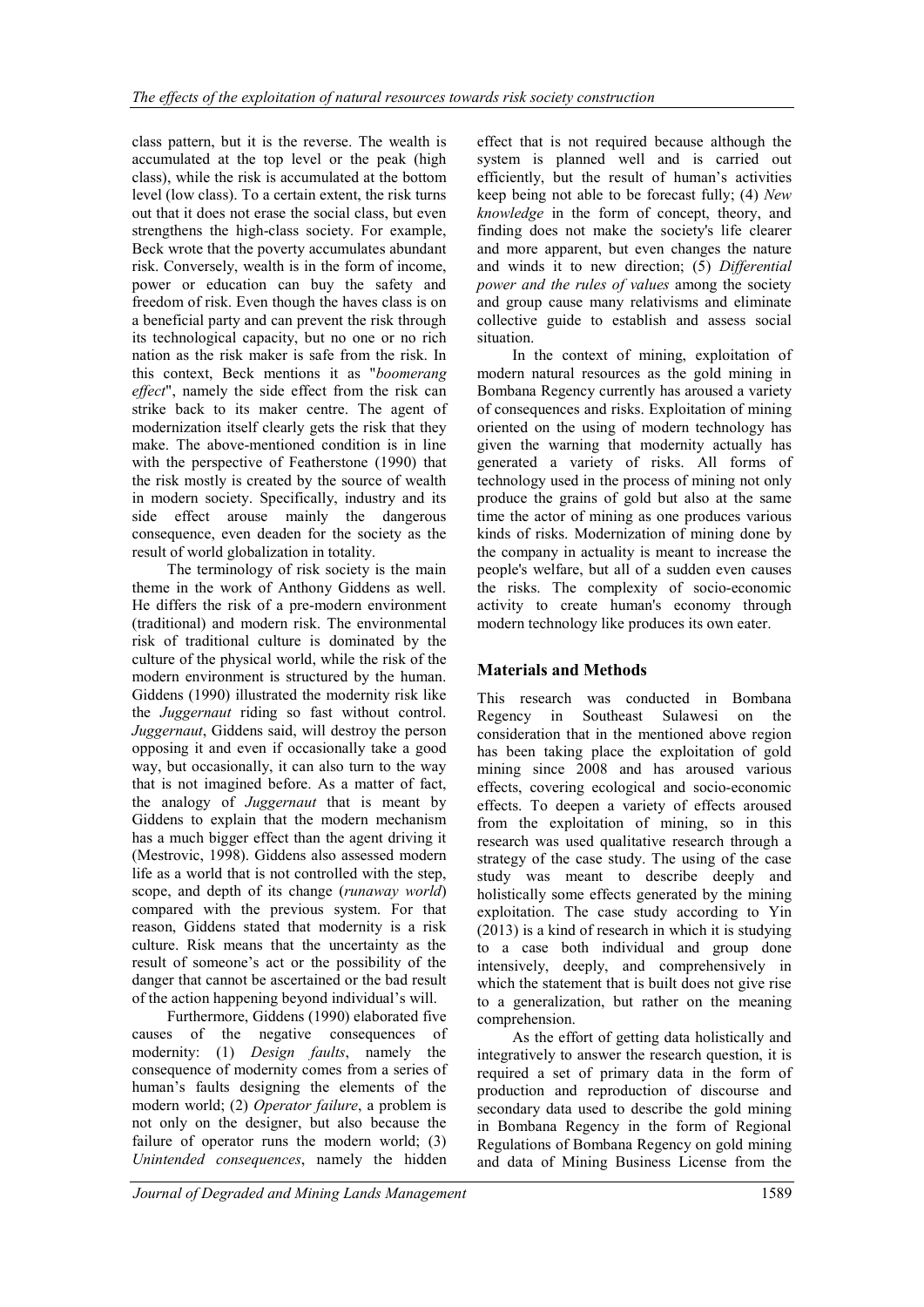Mining and Energy Office of Bombana Regency.The collecting of primary data employed is a technique of documentation (archives), interview, and observation. After all data are collected, further they are analyzed interactively both when the research still takes place and after the research has been conducted. The technique of data analysis in interpretive qualitative is processed through the effort of data reduction, data presenting (data display), and conclusion drawing as systematized by Miles and Huberman (1994).

# Results and Discussion

It is unavoidable that the activity of mining can give a positive contribution, but does not mean that the mining is free from negative effect. Economically, gold mining in Bombana Regency both in traditional (small-scale mining) and modern can use modern technology is highly promising. However, behind that, the exploitation of gold mining has aroused boomerang effect both directly and directly. The effect of gold mining in Bombana Regency has become the critics from various parties, like in academician matter, NGO of Walhi Sultra, students, and the society in the vicinity of mining location. This lineage assesses that the exploitation of the gold mining in Bombana Regency has aroused various negative effects so that the mining management no more incur the blessing and welfare, but the calamity to the people. The most dominant negative effect in the construction of risk society in the mining area is ecological and socio-economic effect.

# Ecological effect

Exploitation of gold material traditionally both through the mining by people and the mining by the company seem to have destroyed the ecological system. The activity of the gold mining in Bombana Regency has destroyed the order of ecology like the damage of natural morphology and water quality reduction. The damage of natural morphology clearly is shown with the existence of hundreds even thousands of holes that are spread along the river. Generally, the watershed in the gold mining location has lost its form, and it is difficult to be recognized. This happens because the miners dig up the gold from the bottom of the river to the edge of the river. Such mining pattern brings about almost all areas of the edge of the river widens and changes into the digging holes and water puddle in rainy season spreading randomly. Such portrait can be seen in the river of Tahilte that is the first location of panning for gold. This river has undergone severe damage and destruction because of the

body of the river that is formed naturally, currently it changes into the digging holes that spread everywhere, even the body of the river loses and is difficult to be recognized because it has widened to be formless and waterless any more when the dry season comes. Before the activity of the gold mining, the river water of Tahilte is clear and flows the whole year. Likewise, the dyke of Langkowala showed the same condition in which the water of the river has undergone a physical change. Previously, the water of Langkowala River is clear and pure, and then it changes into unclear because the content of mud has been high enough.

Since the deposit/gold material is increasingly limited in the river, the miners also shift to the land and hills. The digging up of gold material done speculatively and moves from one place to another one has resulted in the holes that open and spread widely and irregularly to almost all locations of mining. The exploitation of gold mining by using excavator and water pump to take gold materials lead to natural morphology changes quickly and uncontrollably. The condition of damage of natural morphology is increasingly worrying because the exploitation of mining not only happens in forest area but also to the area of citizens' settlement, like what happened in Watu-Watu Village, Lantari Jaya District, Aneka Marga Village and Wumbubangka Village, North Rarowatu District. On the right and left side of the road in Aneka Marga Village to Wumbubangka Village can be seen a pile of the rest of mining and the puddle of water as the rest of mining activity.

Besides the damage of natural morphology structure, the most fundamental ecological effect is the reduction of water quality. Exploitation of gold material along the river and forest area has an effect on the water crisis. The observer of the environment, NGO of Walhi Sultra assess that mining exploitation has an effect on a disturbed agricultural activity. It happens because there is no more source of rice-field water. When the dry season comes, the rice-field becomes broken until the sole of the foot can be put inside. It indicates that the activity of mining is closely related to agricultural activity. Responding the crisis of water that happens, the society and students ask the government to cease the exploitation of gold mining in Bombana Regency, with the reason that since the activity of mining took place in 2008 in the past has resulted in a fatal risk for the existence of agriculture. The citizens around the area of mining feel that the gold mining activity was like a curse at the time. Irrigation drain of Langkowala Dike that supplied the water into the rice field for years was turned by the miner for the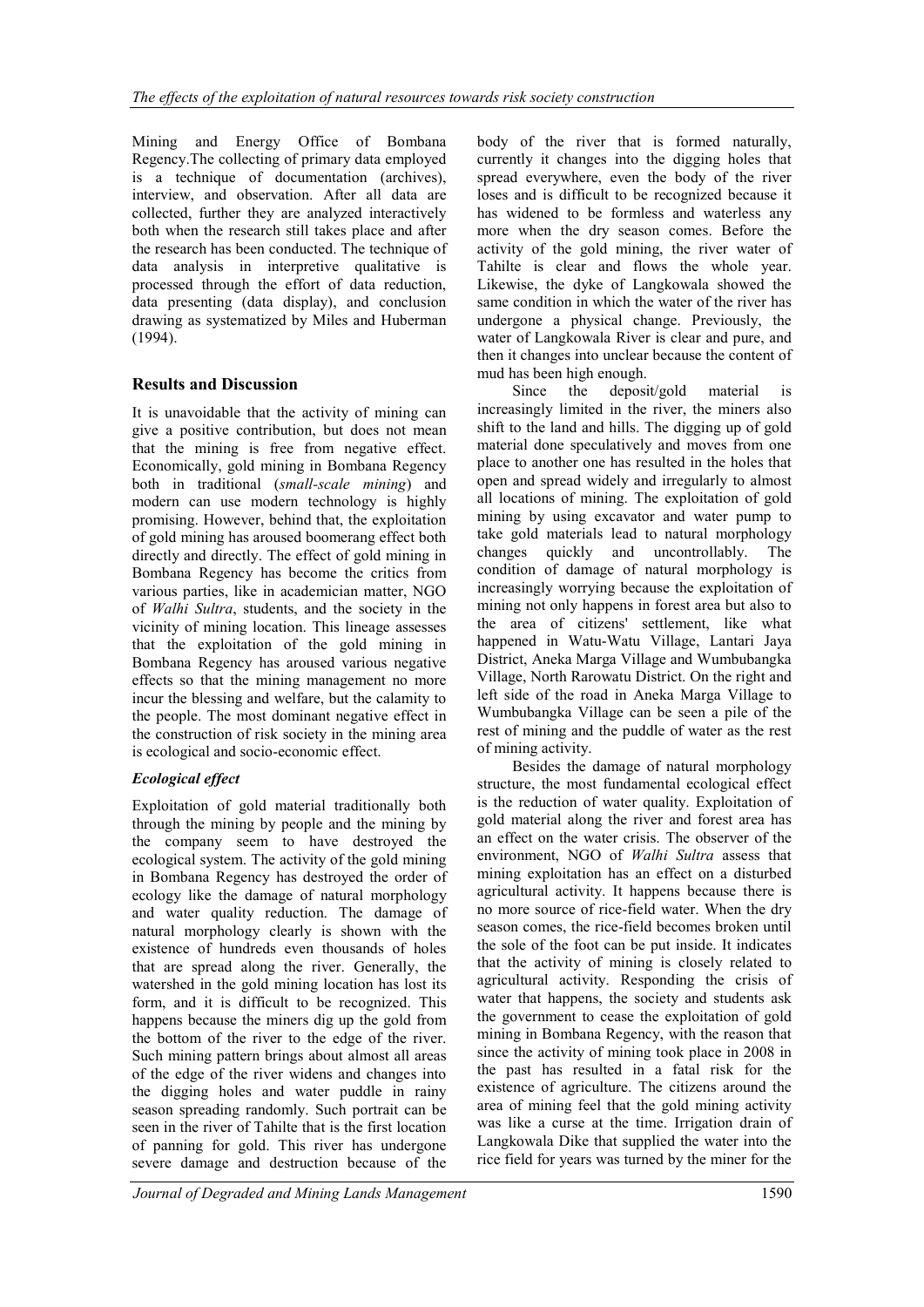gold panning. Since 2008 ago, the effect of the gold mining activity in North Rarowatu District and Lantari Jaya District began to change the livelihood of the local citizen. About 3,000 hectares of paddy in the rice field in both of those districts underwent the failure in harvest because there was no water supply for irrigation. In 2009, the farmer did not have any harvest at all because the source of rice field irrigation was hampered by the mud pile as the result of the digging up of gold panning, even there is the body of river that is closed on purpose by the miner (Kendari Pos, June 30, 2009).

In addition to ecological effect in the form of water crisis felt by the rice field farmer, another problem is that the reduction of water quality disturbing the sailor and fishpond farmer happens. It is no more avoidable that the reduction of water quality not only changes physically from being pure into impure but also it has undergone the chemicals contamination because the miner uses quicksilver. Emiyarti's findings, the lecturer of Fishery and Oceanic Faculty, University of Halu Oleo showed the water content that has been contaminated in four Stations. Station 1 in Langkowala River with the content 0.07 mg/l, station 2 the flow of the river in the watershed of Langkowala with the content 0.26 mg/l, station 3 Wumbubangka River with the content 0.41 mg/l, and station 4 Langkowala Dike with the content 0.9 mg/l. According to the researcher of water quality from the University of Halu Oleo, the above-mentioned result had been a huge category (Media Sultra, November 4, 2009)..

Such condition is very concerning for the sailor or fishermen because the mercury flowing through Langkowala River from the area of gold mining empties into Tiworo Straits, Muna Regency, and Kasipute Waters of Bombana Regency that is called as the place of the potential fish catching for the fishermen. Similarly, the worriedness of mercury effect is also felt by fishpond farmer. The hazardous chemicals are dissolved into the water and soil, and when it rains, the above-mentioned chemicals will be brought away by the floods flow and be retained into the fishponds of the citizens'. Heavy metal of mercury is not disentangled in liquids entering into the body of the fish, so the fish which is consumed by human will endanger the consumers. Direct effect from the using of these dangerous chemicals has been felt by some miners at the time, like the symptoms of itchy rash even the skin got peeled off until it got boils (Kendari Pos, December 12, 2009).

The portrait of ecological effect from the exploitation of gold mining in Bombana Regency confirmed that the environmental problems dealt

with in this context is the strike back from human's behaviour-oriented on the spirit of capitalism. Marx sees that capitalism relationship is over against with the environment becoming the crisis core undergone by the human. This reflects the fact that it is not the technology that becomes the main problem, but the nature and logic of capitalism as the particular mode of production (Redclift, 2010). In keeping with that, Gorz (1980) stated firmly that ecological destruction is the consequence of political and economic institution procedure. Similarly, it is also explained by Giddens (1990) that ecological degradation is the result of the interaction between capitalism and industrialism.

Exploitation of random gold mining indicates the attitude of the actor's greed oriented on the profit only as well. In the perspective of the greed theory, Dutton assessed that the destruction of environment largely is the consequences of the greed in reaching profit (greedy profit) as the propeller of the exploitation of the resources that harms the human community. In line with the perspective, in the perspective of theory of NIMBY (Not In My Back Yard) syndrome (Bryant, 1998; White, 2004) explained that the phenomenon of environmental damage is the symptom of the emergence of individuality attitude, where the societal members do not want to deal with the problem around them as the consequence of environmental contamination. Thus, it can be said that it is dominated by the desire of capitalism in the mining exploitation has the effect on ecological degradation that finally strikes back human's life.

#### Socio-economic effect

Socio-Economy is one of the perspectives used to analyze phenomena, event, activity, and human's conduct in meeting with the complexity of their life needs, in which the economic practice mentioned above has a social implication, both in community scope and broad one like a country. Exploitation of natural resources is the economic activity having a broad implication on a community, society, even in a context of the country that can be measured from country's income (tax and royalty). In the context of exploitation of gold mining in Bombana Regency clearly showed the existence of socio-economic effect that is aroused, namely the socio-economic imbalance, marginalization of the local community from its natural resources, and act of violence by the security apparatus.

Firstly, the socio-economic effect in the form of socio-economic imbalance happens both at the level of society and at the level of regional government. At the level of society, the imbalance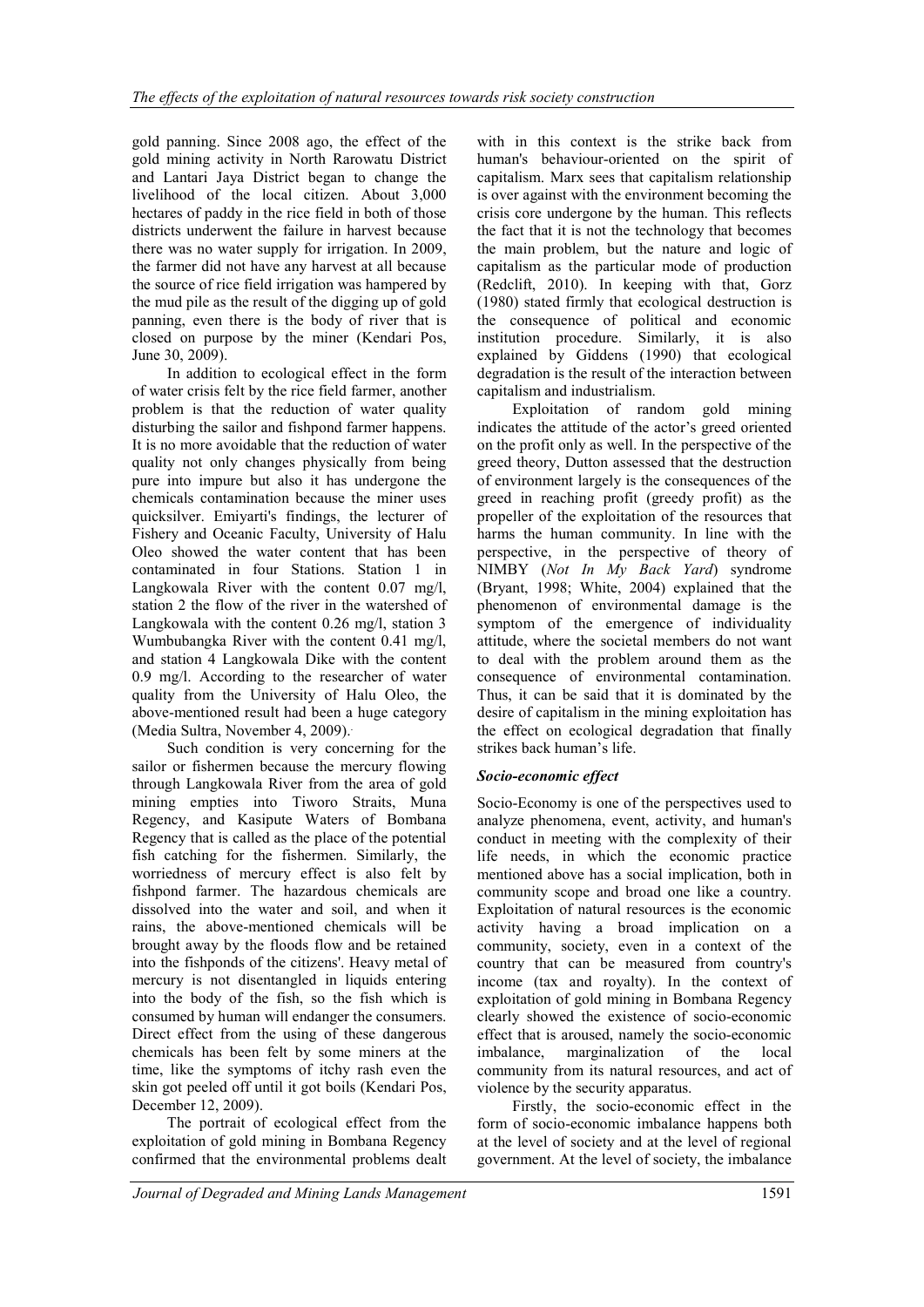happens because the gold shining has changed the paradigms of largely society of Bombana Regency having the profession as the farmers, fishermen, and labours, then, turns the job into the gold miners. Such a condition has a double effect towards the other economic sectors, among of them is that the scarcity of labour so that many developmental activities become unfinished. Atikurahman, the Regent of Bombana at that time said that one of the effects of gold mining done by tens of thousand societies is the stagnancy of a number of developmental projects. Another economic effect is that the unfinished condition of the agricultural area. Hundreds of rice field hectares in SP 2 Village and Wumbubangka Village become the uncultivated land. Likewise, the fishermen of Kampung Baru in Kasipute are reluctant to go fishing, so that the fish also becomes difficult to be found. The citizens in the vicinity of location mining at the time frequently ate noodles because the vegetables and fish seller chose to change the profession into the sudden traditional miners.

The scarcity of some basic needs and height of money circulation in the location of mining have the implication on the increasing of the price of a number of daily needs until two times. According to Lawang Siagian, Director of Indonesian Bank, Southeast Sulawesi at that time stated that a splendid activity of gold mining in Bombana Regency gives negative effects towards the economic system, namely enslow the rate of the local economy system (Kendari Pos, May 28, 2009). According to him, money does not circulate in Bombana, but money obtained from gold mining is brought to another region so that there is no real investment for Bombana. The height of staple material needs and the above mentioned in available needs lead to the rise in price above the society's reach who do not work as the traditional miners. Lawang Siagian stated firmly that the problem mentioned above brings about inflation.

The double effect from gold mining exploitation of Bombana in the socio-economic context is not only felt by the society but also has an effect on regional loss. According to Muhammad Hakku Wahab, Head of Energy and Mineral Resources Office, Southeast Sulawesi Province at that time stated that the activity of gold mining in Bombana had harmed the region approximately 185 Billion Rupiahs. The calculation of loss volume mentioned above is based on the written counting of country's non-tax income (Kendari Ekspres, July 27, 2009). In relation with the statement, Muhammad Endang, Vice Chief Regional Representatives of Southeast Sulawesi Province at the time also stated that

before the gold mining is found, locally-generated revenue of Bombana in 2007-2008 for 3 billion Rupiahs, but after being found the gold mining, locally-generated revenue of Bombana even went down. In November 2009, locally-generated revenue of Bombana was merely more than 2 Billion Rupiahs (Kendari Pos, December 1, 2009).

Secondly, marginalization of the local community from its natural resources. The publishing of Business License of Mining randomly done by local government affects the marginalization of mining activity done by local citizens. The prior step of marginalizing local citizens is by closing the people's mining and further labelling all activities of the people's mining as illegal mining. The presence of gold mining company in Bombana Regency all of a sudden changes the status of the traditional miners in some points like in TahiIte, Roko-Roko, Rau-Rau Village and Wumbubangka Village that previously was done by the citizen as a blessing and got permission from the government turned the meaning into illegal mining. Marginalization of local citizens is carried out not only by stopping them from the people's mining activity, but also the company party annexes the agricultural society so that some land areas of the farmer's livelihood become lost. In the pattern of relationship among these three elements (investor, local government, and community), marginalization arouses the imbalance of social relationship as the base of unfairness towards local citizen happens.

The presence of a gold mining company that is expected gives a positive effect for the citizens nearby, but conversely even brings the miserably. It is unavoidable that the company's side exclusively confines the access of the society nearby not to cross the area of their business license of mining. The side of the company firmly forbids anyone who will cross or enter the mining area. Even the researcher, when conducting the field observation is forced to argue with the company side each other. The forbidding of entering the area of Business License of Mining of Company firmly is exhibited in every area of the border having the writing "No Entering the Area of Mining without Getting Permission".

Thirdly, the act of violence by security apparatus. Generically, the citizens whose location are inside the area mining feel being taken their rights, even suffer the violence done by the security side including from the Army/Indonesian Republic Police. The security apparatus that are in charge in the mining area are not ashamed to do physical violence to the traditional miners. On July 17, 2009, the security apparatus shot two traditional miners in Bombana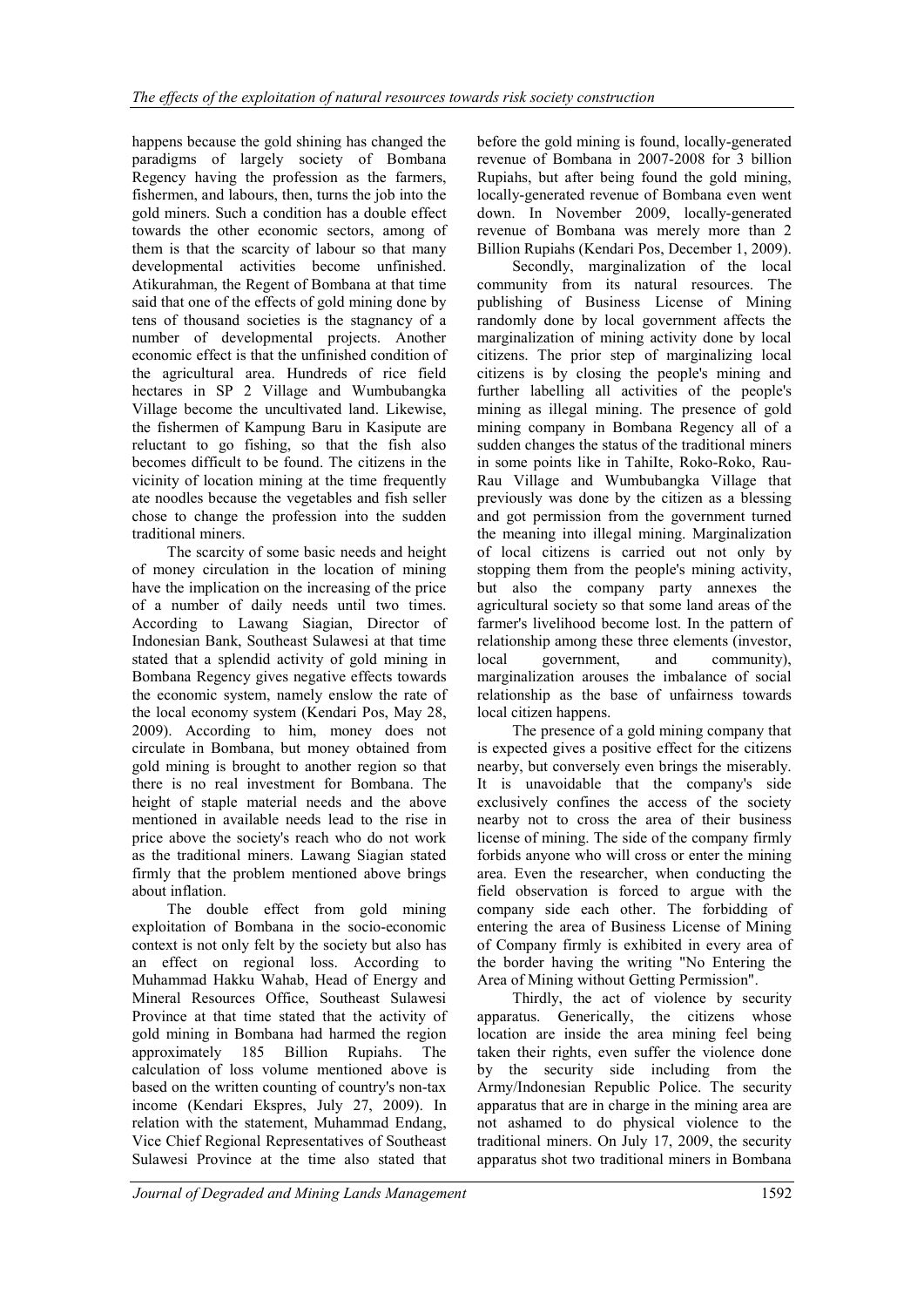Regency (Media Sultra, July 21, 2009). Besides having shot two traditional miners, the police and security guard apparatus of the company asked 69 traditional miners to dry in the sun. They were threatened to be burned, and some of them were kicked, beaten repeatedly, dragged, and asked them to be naked, even some of them were put their heads into plastic until they got difficulty to breathe. The two of their thumbs were bound; they were put into the car and were brought away to the location of the company (Media Sultra, July 24, 2009).

Coalition of Non Government Organization (NGO) that is against the violence of mining, some of them are Alpen Sultra, KPI Sultra, Medikra, PuspaHAM, and AGRA Sultra assessed that the act of violence done by apparatus of police towards the traditional gold miners of Bombana indicated that it has happened the violation of human's rights as the effect of mining management that is pro to the capitalist by using the practice of militarism. The above-mentioned phenomenon clearly describes that the exploitation of gold mining of Bombana has constructed the risk towards the social structure in the form of social disintegration (conflict). Such description is in line with the perspective of Dahrendorf (1986) that on industrial society is patterned about the authoritative relationship, namely pseudo group and interest group. In gold mining of Bombana, there are two groups of interest having any conflict with each other. In keeping with the above-mentioned perspective, Fisher et al. (2000) explained that such conflict is caused by the absence or the presence of obstacle factor of human in fulfilling their needs. In the perspective of Human Needs Theory, the mining conflict happens because there is someone or a group of persons' needs hindered by a particular side. The competition of access to the resources, production tools, and economic opportunity is the main cause of very fundamental conflict.

### Conclusion

The effect of gold mining exploitation in Bombana Regency in the form of environmental contamination, agricultural area destruction, and social conflict basically have something in common with the effect of mining in some countries as elaborated by Holden (2005), Delgado et al. (2009), Schueler et al. (2011), and Iavazzo et al. (2012). The exploitation of gold mining in Bombana Regency has destroyed the order of ecological structure so realistically, for example, the destruction of natural morphology, water crisis for the farmer, and the threat of mercury contamination towards sea and fishpond

waters. Using dangerous chemicals like mercury has brought about health disturbance as well as the symptom of itchy rash. Meanwhile, the effect of mining exploitation from socio-economic aspect is that there is socio-economic imbalance and marginalization of the local community from its natural resources. The conflict of land between the company and society also frequently happens as the consequence of the mining land tenure in the area which is claimed by the citizen as their land or their ancestor's inheritance. The effort of citizen's opposition towards their rights even generates the act of violence by the security apparatus.

Thus, a variety of effects caused by the gold mining exploitation in Bombana Regency represents a hazardous condition of society. The expectation of the society's welfare and regional development from the management process of gold mining in Bombana Regency has not shown significant result yet, but even generates new condition, i.e. the emergence of risk society, covering the risk of socio-economic and natural material structures. The exploitation of natural resources that are expected to increase the society's economic condition in Bombana Regency, but conversely Bombana Regency even includes in the category of a backward region in 2015-2019 from 122 backward regions established by the government. For that reason, it can be stated firmly that if it is not carried out the whole structuring from various stakeholders, so the people's welfare through the exploitation of gold mining that has so far been discoursed by the regional government will become the sole utopia discourse.

Therefore, it is expected to the regional government to apply the continual partnership model in managing natural resources potential. The model of a partnership meant it is building collective commitment from the whole stakeholders by giving the priority three pillars as the base of continuity, namely: ecological, social, and economic continuity (triple bottom line). This is intended in order that the mining activity incurs the welfare for the societies in totality and continually through the community development and corporate social responsibility programs. This idea will be achieved if all stakeholders have collective consciousness based on the synergicity of the three pillars mentioned above.

### References

Beck, U. 1992. Risk Society: Towards a New Modernity. London: Sage.

Bryant, R.L. 1998. Power, knowledge and political ecology in the third world: a review. Progress in Physical Geography 22(1): 79-94.

Journal of Degraded and Mining Lands Management 1593